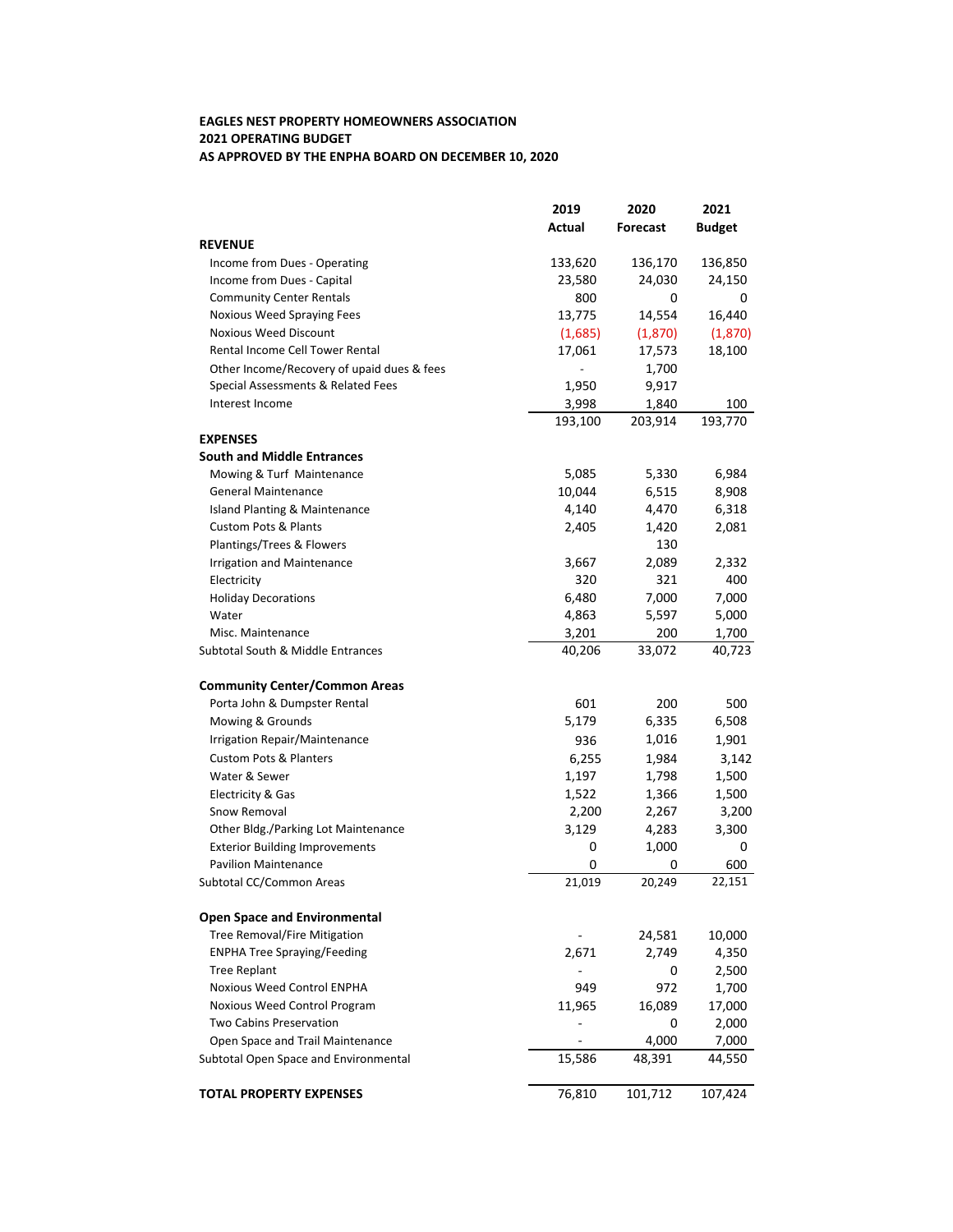## AS APPROVED BY THE ENPHA BOARD ON DECEMBER 10, 2020 **EAGLES NEST PROPERTY HOMEOWNERS ASSOCIATION 2021 OPERATING BUDGET**

|                                                           | 2019                     | 2020            | 2021          |
|-----------------------------------------------------------|--------------------------|-----------------|---------------|
|                                                           | <b>Actual</b>            | <b>Forecast</b> | <b>Budget</b> |
| <b>General &amp; Administrative Expenses</b>              |                          |                 |               |
| Insurance                                                 | 11,593                   | 11,618          | 11,806        |
| Bookkeeping                                               | 9,600                    | 9,600           | 10,100        |
| Legal                                                     | 475                      | 7,669           | 20,000        |
| <b>Dues Collection Costs</b>                              | 4,794                    | 4,561           | 4,820         |
| Database Management                                       | 1,813                    | 1,300           | 1,200         |
| <b>Transfer Fees</b>                                      | 0                        | 270             | 150           |
| <b>Annual Meeting</b>                                     | 6,113                    | 10,086          | 4,200         |
| Awards & Recognition                                      | 295                      | 300             | 1,000         |
| Newsletter and E-Blasts                                   | 225                      | 750             | 1,275         |
| <b>Sub-Association Grants</b>                             | 5,065                    | 8,000           | 9,000         |
| <b>Other Events and Meetings</b>                          | 867                      | 2,637           | 4,280         |
| <b>Community Center Reservations</b>                      | 785                      | 370             | 500           |
| Office Supplies & Expenses                                | 1,525                    | 961             | 1,000         |
| New Development Review                                    |                          | 0               | 1,000         |
| Computer & Web Expenses                                   | 2,391                    | 1,834           | 2,600         |
| Independent Contractor                                    | 12,000                   | 12,000          | 12,360        |
| Expenses shared w/ DRC                                    | (1,500)                  | (1,500)         | (1,500)       |
| TOTAL GENERAL & ADMINSITRATIVE                            | 56,041                   | 70,456          | 83,791        |
| NET SURPLUS (LOSS) FROM OPERATIONS BEFORE                 |                          |                 |               |
| <b>DEPRECIATION AND TRANSFERS</b>                         | 60,248                   | 31,746          | 2,555         |
|                                                           |                          |                 |               |
| <b>RESERVES - Beginning Balance</b>                       | 233,640                  | 293,888         | 281,150       |
| <b>TRANSFERS TO (FROM) RESERVES</b>                       |                          |                 |               |
| Cash to (from) Operating Contingency                      | (4, 578)                 | (5, 165)        | (4,665)       |
| Noxious Weed Program                                      | 125                      | (3,405)         | (2,430)       |
| Legal Reserve                                             | ÷.                       | 4,450           |               |
| Dues Designated for Capital                               | 23,580                   | 24,030          | 24,150        |
| Cash surplus to Capital and Deferred Maintenance Reserves | 41,122                   | 32,500          |               |
| Transfers (from) Reserves for Deferred Maintenance        |                          | (26, 131)       | (14,500)      |
| Transfers (from) Reserves for Capital Projects            | $\overline{\phantom{0}}$ | (39,017)        | (9,000)       |
| <b>TOTAL TRANSFERS TO (FROM) RESERVES</b>                 | 60,248                   | (12, 738)       | (6, 445)      |
| <b>RESERVES - Ending Balance</b>                          | 293,888                  | 281,150         | 274,705       |
|                                                           |                          |                 |               |
| <b>RESERVE BALANCES</b>                                   |                          |                 |               |
| Capital Projects and Deferred Maintenance                 | 146,100                  | 137,482         | 138,132       |
| Legal                                                     | 71,585                   | 76,035          | 76,035        |
| <b>Operating Contingency</b>                              | 55,323                   | 50,158          | 45,493        |
| Noxious Weed Program                                      | 8,380                    | 4,975           | 2,545         |
| Insurance Deductible Reserve                              | 12,500                   | 12,500          | 12,500        |
|                                                           | 293,888                  | 281,150         | 274,705       |
| <b>Operating Contingency % of Recurring Revenue</b>       | 32%                      | 28%             | 25%           |